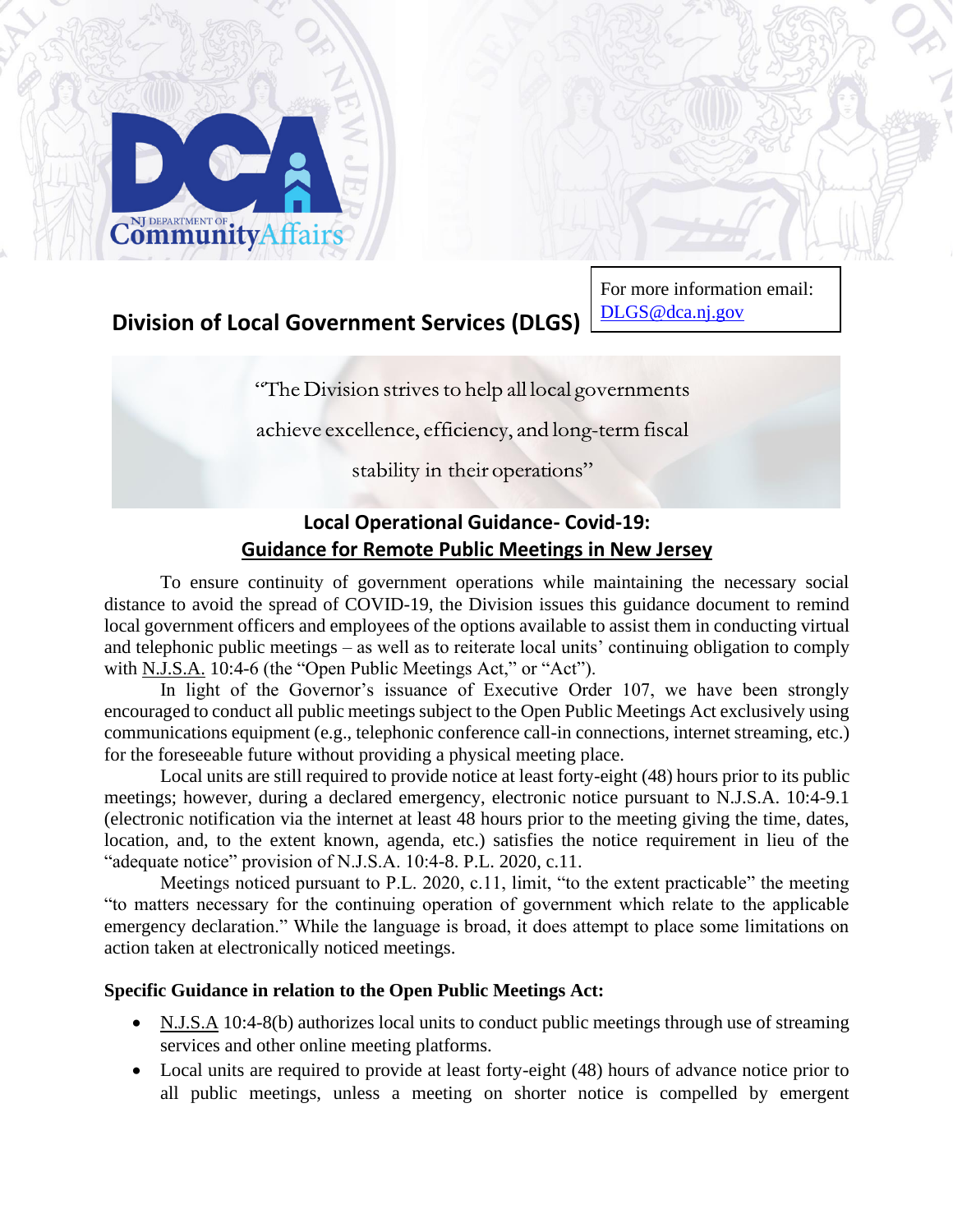circumstances. In emergent circumstances, the meeting must be held in a manner consistent with N.J.S.A. 10:4-9(b).

- Local units must ensure that the public retains the ability to attend and provide comment at public meetings. Therefore, local units should provide instructions to the public regarding how to access a remote meeting and the procedures for commenting through whatever equipment or medium is utilized.
- Local units holding remote meetings are advised to avoid executive or closed sessions, unless the topic of concern is urgent, directly affects the health, safety, or welfare of residents, or is an allowed exception under N.J.S.A. 10:4-12. If executive or closed session is imperative, local units should consider having a separate conference line available for that session.

#### **Common Means of Conducting Remote Public Meetings**

#### **I. Office Conference Phone**

This traditional teleconferencing option is readily available to many local units and generally requires no additional expenditure because the local unit can use existing office equipment. To hold a meeting by teleconference, persons wishing to observe or participate in the public meeting would be required to call into a designated conference line and enter an access code. These numbers would need to be advertised to the public to ensure participation is possible.

#### **Steps to Conducting a Public Meeting Through an Office Conference Phone**

- **1.** Decide which telephone number will host the call.
- **2.** Turn on the designated conference phone.
- **3.** Enter the access code.
- **4.** Wait for all participants to 'Dial-in,' enter the access code, and 'Join' the call.
- **5.** Begin meeting.



**Potential Downside of Office Phone Conferencing**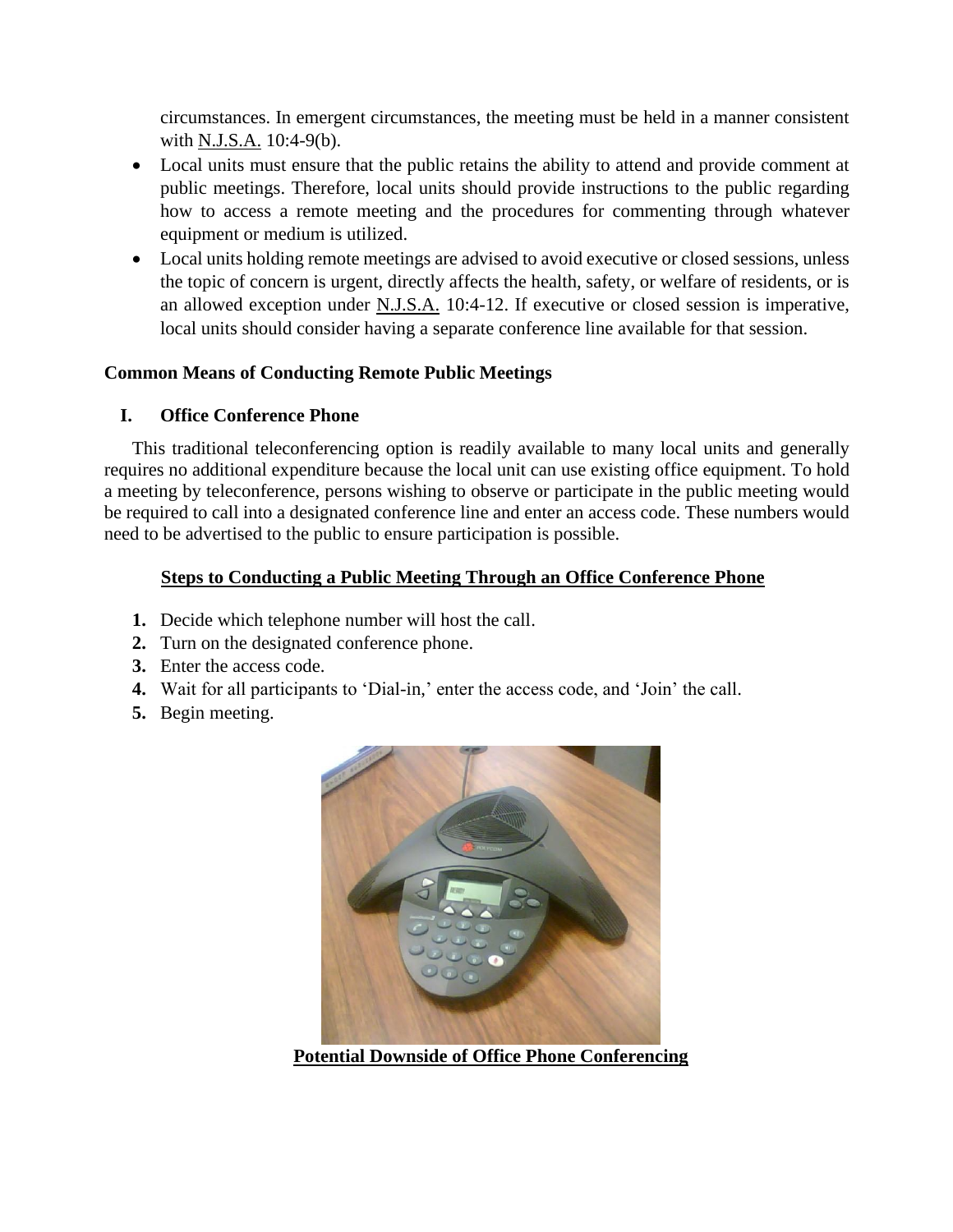- Requires the local unit to have access to conference phone equipment and a conference line.
- It may be difficult to determine who is participating in the call throughout and at any individual point during the meeting. Verifying participant identities may be a related challenge.

#### **II. Web-based Conference Calls**

This option also enables local units to conduct teleconference meetings using a publicly advertised 'Dial-in.'

Commonly used web-based applications include (hyperlinks to helpful tutorials/FAQs are provided):

- **a.** Skype [\(Getting Started\)](https://support.skype.com/en/skype/windows-desktop/start/)
- **b.** ZOOM [\(Video Tutorials\)](https://support.zoom.us/hc/en-us/articles/206618765-Zoom-Video-Tutorials?_ga=2.92855445.94386711.1584711257-489180264.1584711257)
- **c.** GoToMeeting [\(Frequently Asked Questions\)](https://www.gotomeeting.com/meeting/online-meeting-support)
- **d.** Cisco Webex (Help Center [Getting Started\)](https://help.webex.com/landing/gettingstarted)
- **e.** Google Hangouts [\(Get Started with Hangouts –](https://support.google.com/hangouts/answer/2944865?co=GENIE.Platform%3DDesktop&hl=en) Video included)
- **f.** FreeConferenceCall.com [\(Video Tutorials\)](https://www.freeconferencecall.com/tutorials)
- **g.** Audio Conferencing in Microsoft Office 365 [\(Frequently Asked Questions\)](https://docs.microsoft.com/en-us/microsoftteams/audio-conferencing-in-office-365)

It should be noted that some of these options require the 'Host' of the conference call to maintain a paid subscription in order to access the program's full capabilities and maximum call capacity. For example, a free subscription to ZOOM allows for a maximum of a 40-minute meeting with 100 participants at one time. Certain paid subscriptions on the same service allow for between 500 and 1000 participants to attend a call with no limit on call duration, and expanded meeting capabilities.



#### **Steps to Conducting a Public Meeting Through a Web-based Conference Call**

- **1.** Decide on an application (i.e. Google Hangouts, Cisco Webex, or other).
- **2.** Set-up an account.
	- **a.** For example, Google Hangouts can be utilized by any Gmail or G-Suite account. If the local unit does not already have one, it should set up a google account. For ease of registration and use, it is recommended that the local unit associate an office phone number with the account, but Google does not require a phone number to utilize Google Hangouts.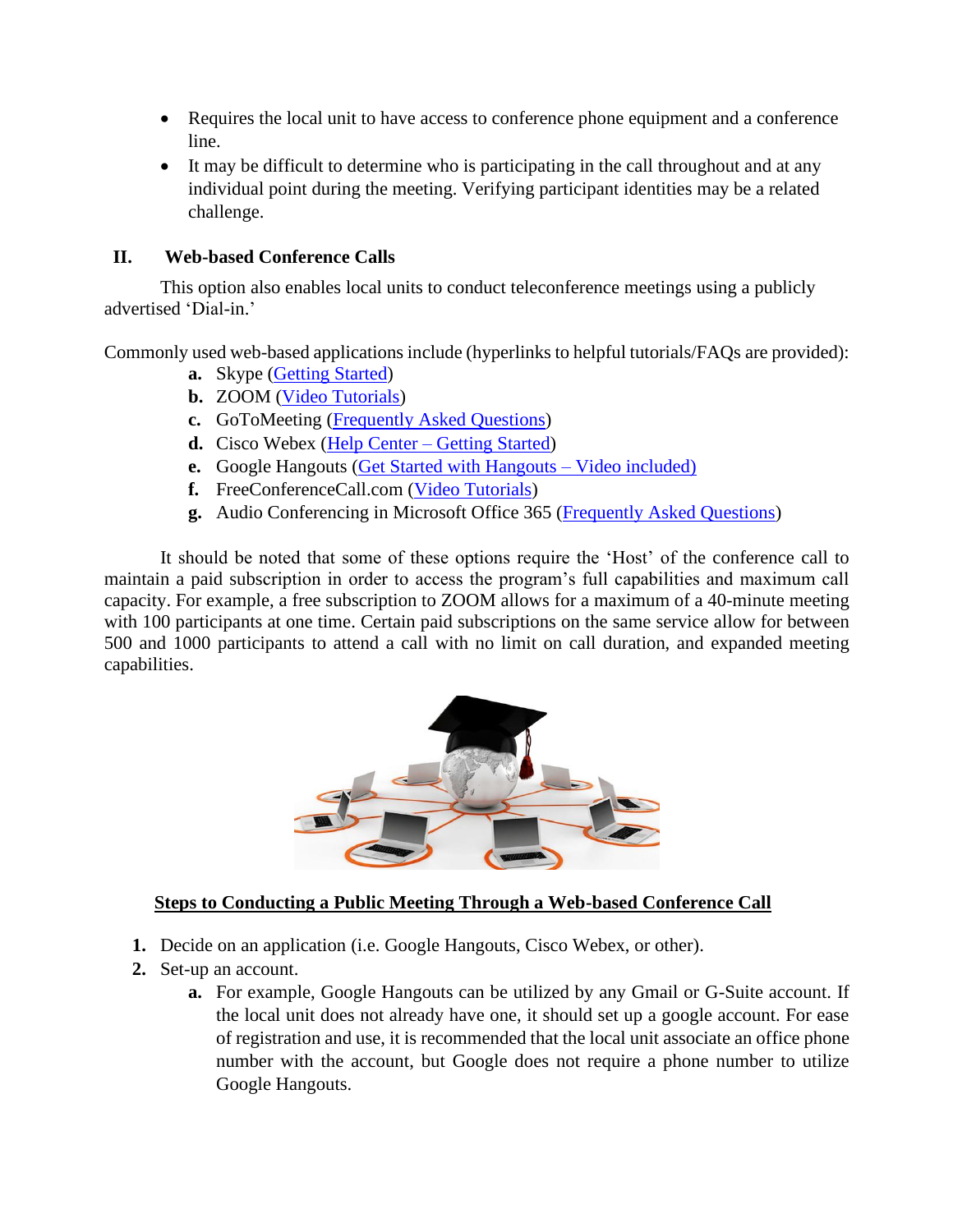- **3.** Decide who will host the account (telephone number/email address/G-suite account, etc.). The clerk or administrator may be the most appropriately designated.
- **4.** Invite participants or have them "Dial-in" through a published telephone number or via a web-link, enter the access code (if applicable), and 'Join' the web-based call.
- **5.** Begin meeting.

#### **Potential Downsides of Web-based Conference Calls**

- Some local units may have to incur additional costs in order to meet their meeting capacity needs.
- Larger local units may exceed the maximum connection capacity of many programs.
- Many of these services require all participants to download an application to their chosen device before they can participate in a meeting on the application's platform.

#### III. **Live-Streaming through Social Media Platforms**

Local units that already utilize social media platforms (Ex.: Facebook, Twitter, Instagram, etc.) may also decide to hold small in-person meetings that are within the limitations required by social distancing guidelines and Executive Order 107, or remote meetings, that are simultaneously recorded and broadcast (commonly known as Live-Streaming) on social media platforms. For example, Gov. Murphy has live streamed many of his COVID-19 related press conferences on his public Facebook page.

Unlike the conference calling option listed above, none of these platforms have limits on the number of participants allowed to view the live stream. To permit public comment in this format, the comments section of the social media site must be publicly accessible, and the comments should be read into the record.



[\(https://www.insidernj.com/live-stream-governor-murphys-friday](https://www.insidernj.com/live-stream-governor-murphys-friday-press-briefing-covid-19/)[press-briefing-covid-19/\)](https://www.insidernj.com/live-stream-governor-murphys-friday-press-briefing-covid-19/) **Steps to Live-Streaming a Public Meeting on Social Media**

**1.** Decide on a Streaming Platform.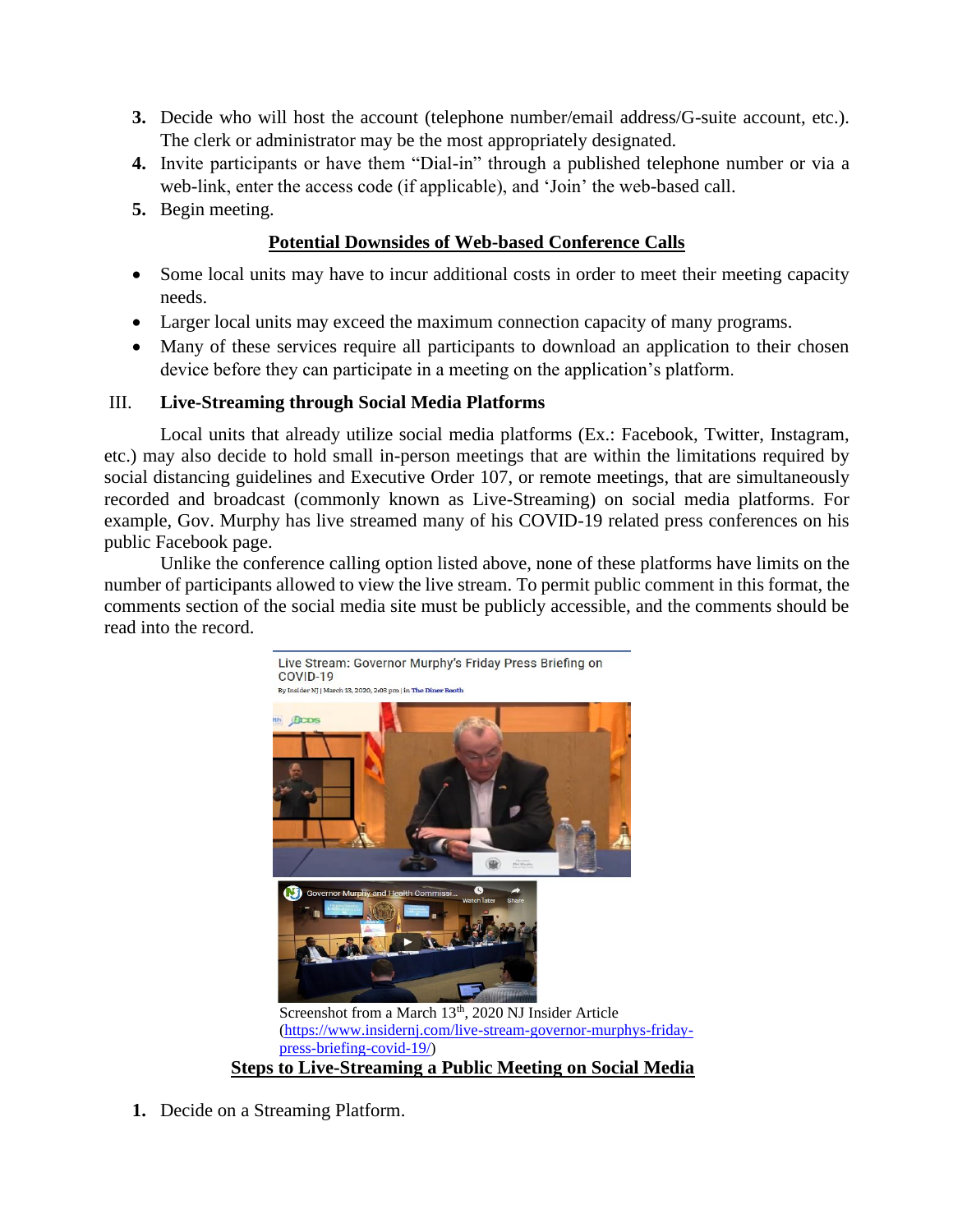- **2.** Create a social media account/page (if one does not already exist).
- **3.** Log-on to the account utilizing a mobile device or laptop.
- **4.** Determine how to record the meeting:
	- a. Smart Devices cellphones or tablets are readily accessible to officers and employees in many local units, and there are generally few barriers to use.
	- b. Camera connected to or imbedded within a laptop this method allows for more professional recording of the meeting, however it likely requires a greater degree of technical skills and a larger expense if the local unit does not already possess a camera.
- **5.** Begin live-stream.
- **6.** Begin the meeting.

### **Instructions and Resources**

- Facebook Live [\(https://www.facebook.com/help/587160588142067\)](https://www.facebook.com/help/587160588142067)
- Twitter Live Videos [\(https://help.twitter.com/en/using-twitter/twitter-live\)](https://help.twitter.com/en/using-twitter/twitter-live)
- Instagram Live Videos [\(https://help.instagram.com/292478487812558\)](https://help.instagram.com/292478487812558)

#### **Potential Downsides of Streaming**

- Social media may be alienating for those members of the public who do not typically engage via these communication tools.
- The quality of the live-stream is dependent upon the skills and resources available to the person recording the meeting. For example, when using a smart phone or other mobile device, some viewers of the livestream may become distracted from the substance of the meeting by the shaky movement of a hand-held camera.
- The official meeting participants likely need to gather in one-room.

## **IV. Multiple options for accepting public comments**

When employing any method for conducting remote public meetings, ensuring public participation and comment is the most significant concern. It is recommended that local units consider multiple means of accepting public comment. Examples are provided below:

**Example 1:** Your local unit chooses to live stream its public meeting on Facebook

- Public Comments accepted by:
	- o Submitting text comments to be read out loud during the live-stream through:
		- The text "Comment" feature on the live stream.
		- **Emails submitted to a township email address publicized in the meeting notice** and mentioned at the beginning of the live-stream.
		- Tweeting a comment to the local unit's Twitter account with a meetingspecific tag.
	- o Calling a specific telephone number that is answered on the live-stream, allowing the caller to be put on speaker and enter his or her comment on the record.

**Example 2:** Your local unit chooses to conduct a conference call open to the public through Google Hangouts.